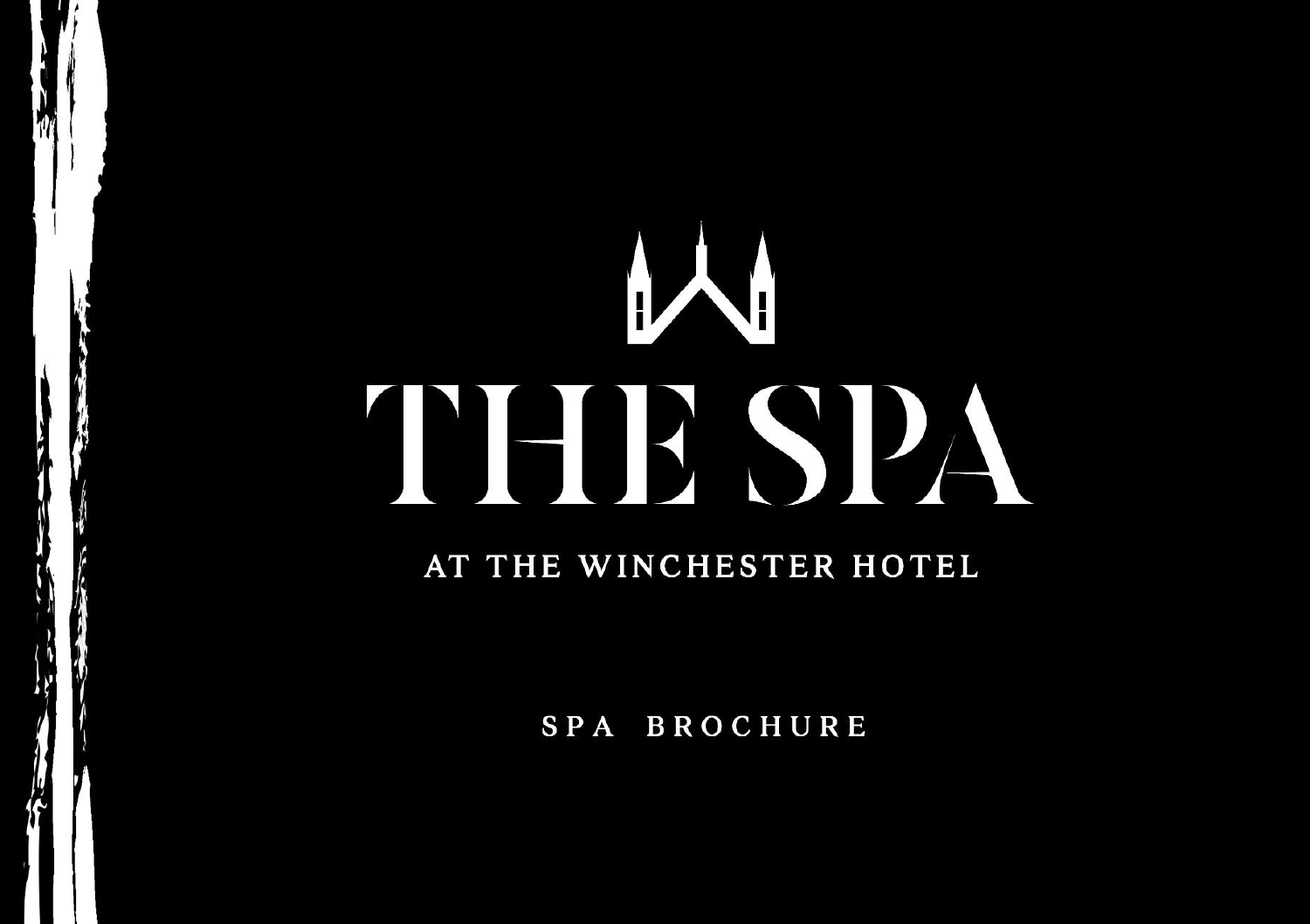

# A Tranquil Oasis of Calm and Relaxation.

We invite you to pamper yourself with our wide range of holistic and beauty therapies in one of our luxury treatment rooms.

We are extremely proud to work closely with luxury leading brands including ESPA, Nails by Mii and CACI International and our Spa team will be delighted to offer you advice and guidance on the best treatments to meet your individual needs.

The Spa is complemented by our health club with pool, spacious poolside relaxation area, hot tub, sauna and aromatic steam room, all available for complimentary use by those clients on a day spa package.

| ne Spa Treatment – Opening Times |                 |
|----------------------------------|-----------------|
| Monday                           | $09.30 - 18.00$ |
| Tuesday                          | $09.30 - 18.00$ |
| Wednesday                        | $09.30 - 18.00$ |
| Thursday                         | $09.30 - 19.00$ |
| Friday                           | $09.30 - 18.00$ |
| Saturday                         | $09.30 - 18.00$ |
| Sunday                           | $10.00 - 17.00$ |
|                                  |                 |

# $The Sna Treatment - Onanina Times$

# The Spa – Contact

Please call 01962 709955 to make an enquiry or booking or email [thespa@thewinchesterhotel.co.uk](mailto:thespa@thewinchesterhotel.co.uk)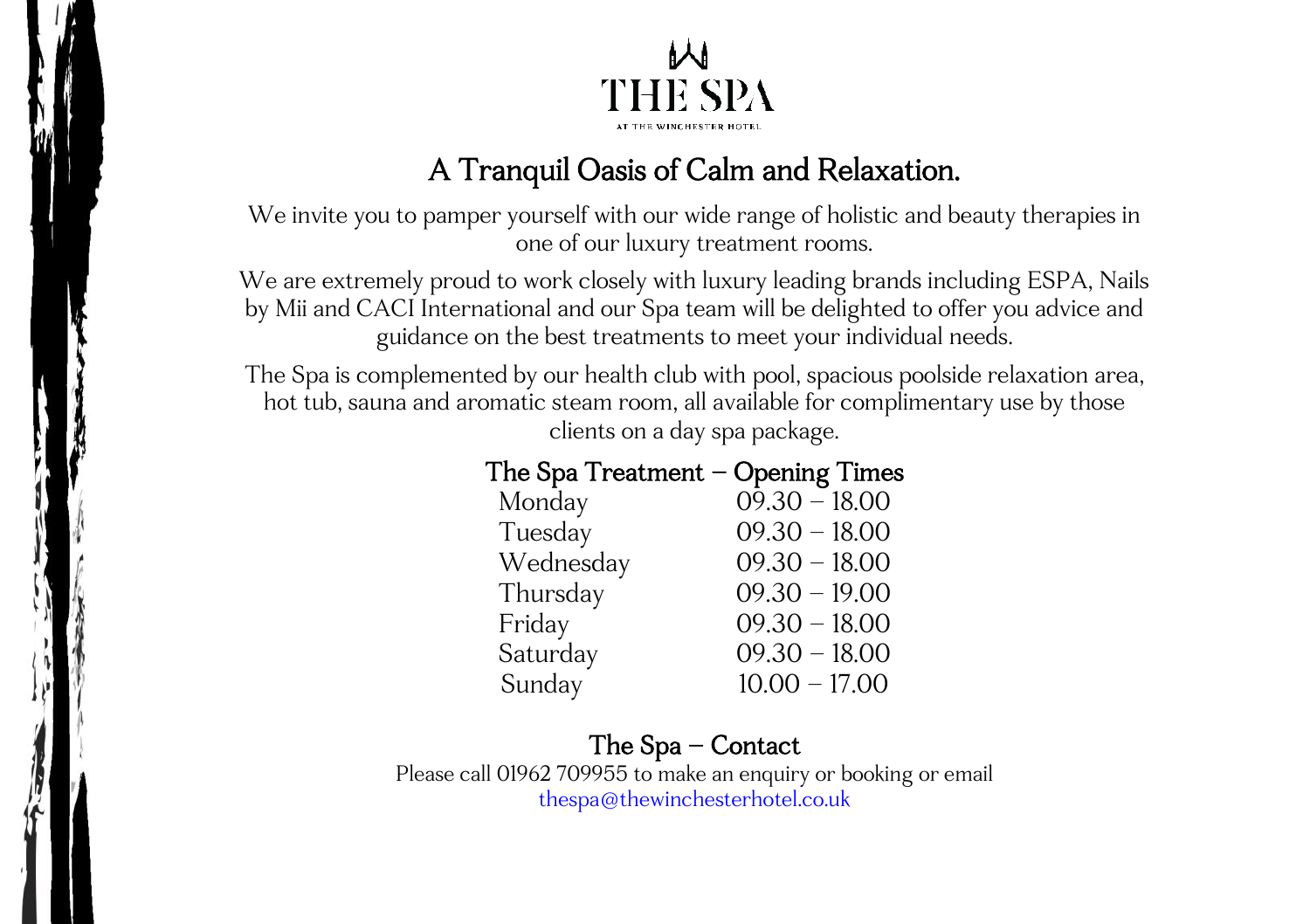# *Day Spa Packages*

Come and visit The Spa for quality 'me time' or relax with a friend. Our spa packages include full use of the spa and fitness facilities, use of luxury robe, slippers and towels, spa lunch and use of our spa relaxation area.

#### Essential Spa Day

£105 per person Monday to Thursday - £120.00 per person Friday to Sunday

Your choice of one 55-minute treatment:

- ESPA Inner Beauty Facial
- Nails by Mii Manicure
- Nails by Mii Pedicure

## Deluxe Spa Day

£145 per person Monday to Thursday - £160.00 per person Friday to Sunday

• ESPA Back, Face & Scalp Treatment - Hero Treatment - 85-minute treatment

#### Indulgence Spa Day

£170 per person Monday to Thursday – £185 per person Friday to Sunday

- ESPA Inner Beauty Facial
- ESPA Inner Calm Massage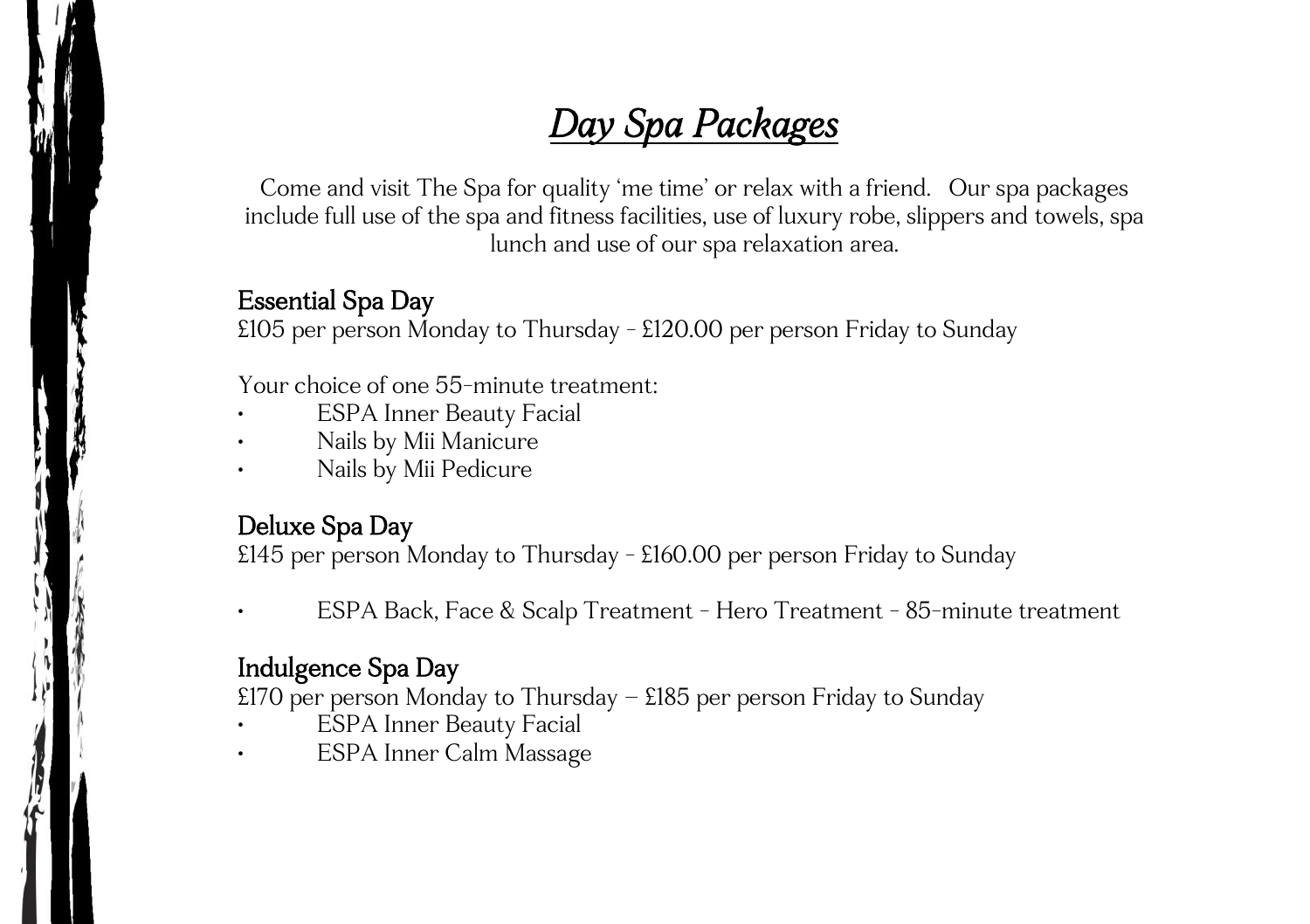# *ESPA Essential & Advanced Treatment*

Restore and nourish in a complete sense with this inspired collection of personalised treatments from world-renowned spa experts.

#### ESPA Facials

Reveal skin that glows each day with natural health and beauty. By assessing your skin, lifestyle and wellbeing needs, our ESPA Experts create a truly personalised, resultsfocussed facial using the latest innovative techniques with our powerful Tri-Active™ blends. Results are both instant and long-lasting – skin looks clear, radiant and inner calm is blissfully restored.

#### ESPA Inner Beauty Facial

55 Minutes - £68

Deeply cleanse, hydrate, and renew with these instant results facial. Tailored to your skin's precise needs, Tri-Active™ formulas work immediately to transform your complexion while pure aromatherapeutic oils encompass your mind. Skin looks clear, quenched, naturally beautiful, and inner calm is blissfully restored.

Includes: Skin analysis with Skin Vision™ lamp – triple cleanse – exfoliation – facial massage – personalised mask – scalp massage.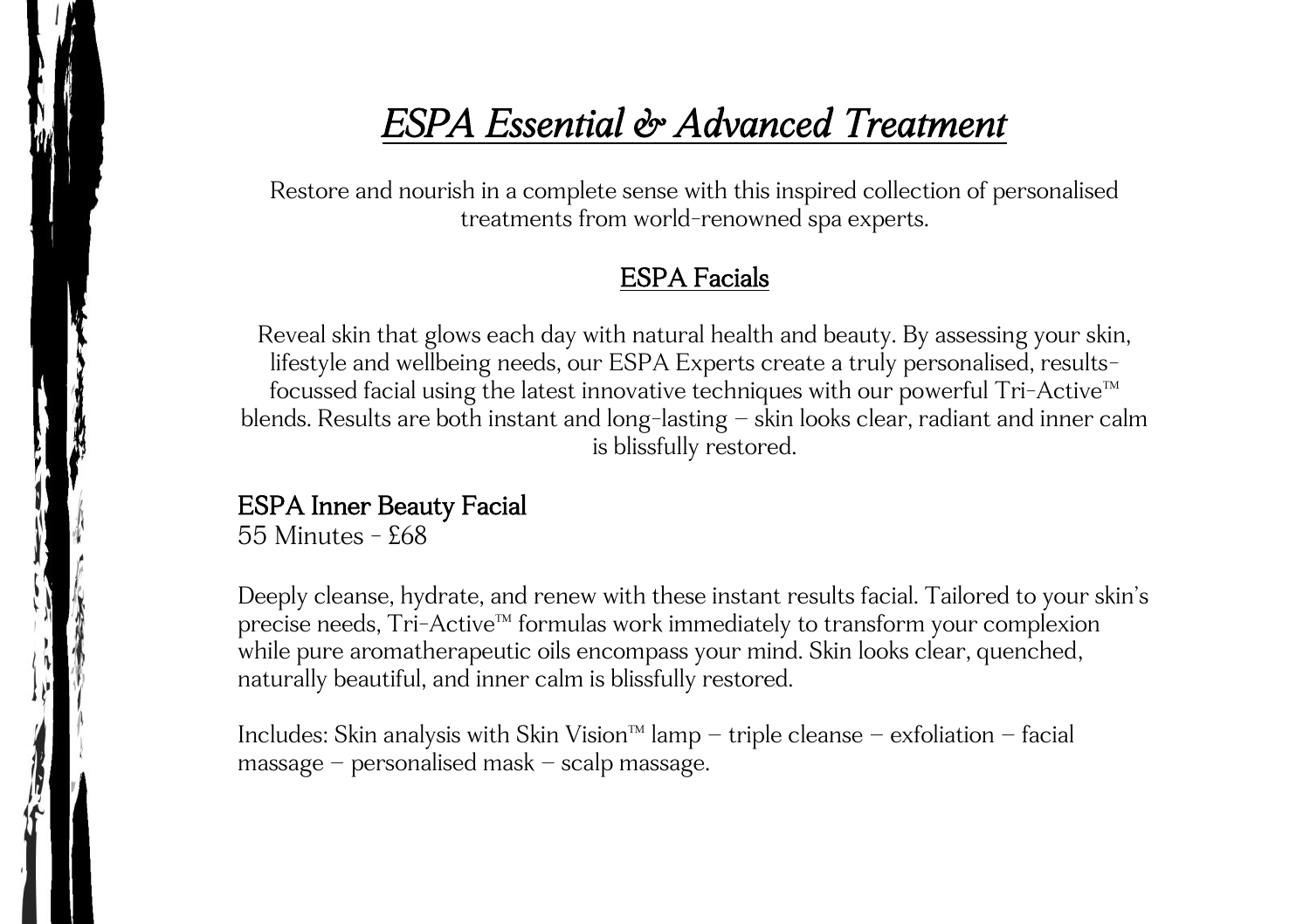# ESPA Natural Face Lift

85 Minutes - £105

Reveal visibly resilient, healthy-looking, youthful skin

This specialised facial is the complete approach to skin health using cutting edge pre and probiotic technology combined with the same benefits of physical exercise to detoxify, invigorate, sculpt and relax. Powerful age defying techniques inspired by Japanese Kobido massage, along with stimulating Jade rollers give instant results, leaving the skin firm, lifted and beautifully radiant.

Includes: Skin analysis with Skin Vision™ lamp – double cleanse –Japanese Kobido inspired facial massage - stimulating Jade rollers - sculpting & lifting massage techniques – Lifting & Smoothing Mask – scalp massage

## ESPA Deep Cleansing Facial for Men

55 Minutes - £68

Deeply cleanse, hydrate, and renew with these instant results facial. Tailored to your exact needs, Tri-Active™ formulas work immediately to purify and reawaken your skin while aromatherapeutic oils relax your mind. Skin looks clear, smooth, energised, while inner calm is restored.

Includes: Skin analysis with Skin Vision™ lamp – triple cleanse – exfoliation – facial massage – personalised mask – scalp massage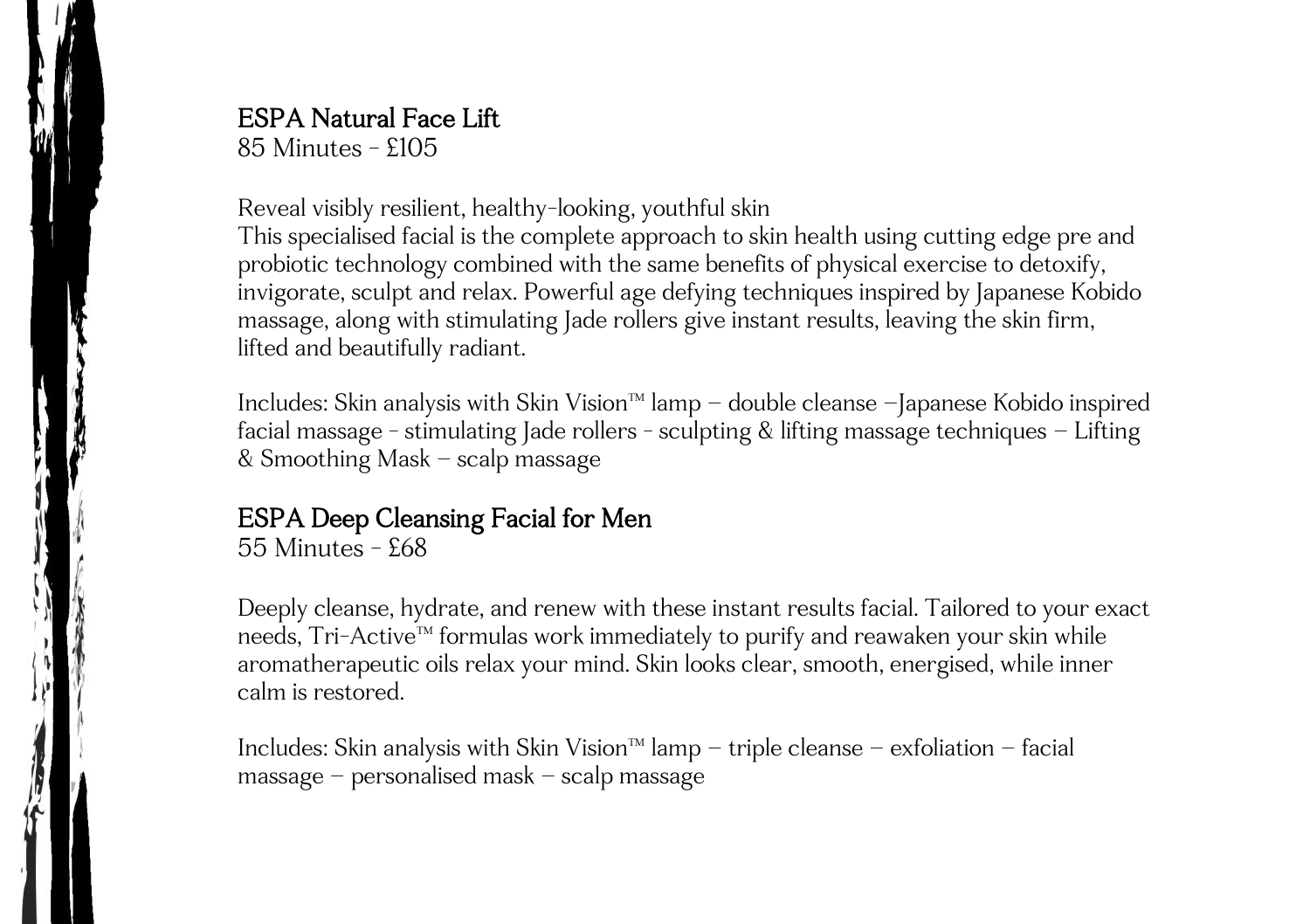# ESPA Body Treatments

Guided entirely by your personal needs, expect instant and long-lasting results from these profoundly renewing rituals. Unique in every sense, they make use of nature's most powerful and effective actives and oils, coupled with innovative techniques from our expert therapists. Your body feels rebalanced, and skin's natural beauty is restored.

#### ESPA Back, Face & Scalp Treatment - Hero Treatment

85 Minutes - £105 (with hot stones £110)

Unravel tension, instantly boost your complexion and restore inner calm with our most renowned treatment. Targeted massage techniques combine with the purest aromatherapy oils and a highly-personalised facial helping you to look and feel your very best – restored, de-stressed and beautifully radiant.

Includes: Back exfoliation – back massage with or without hot stones – Inner beauty facial – scalp massage

#### ESPA Body Wrap 55 Minutes - £75

Purify your body or deeply replenish your skin with this personalised body wrap. Reveal instant results from naturally detoxifying Algae or nourishing Marine Mud. Skin looks refined, toned and beautifully radiant, while a soothing scalp massage restores inner calm.

Includes: Skin brush – body exfoliation – algae or mud wrap – scalp massage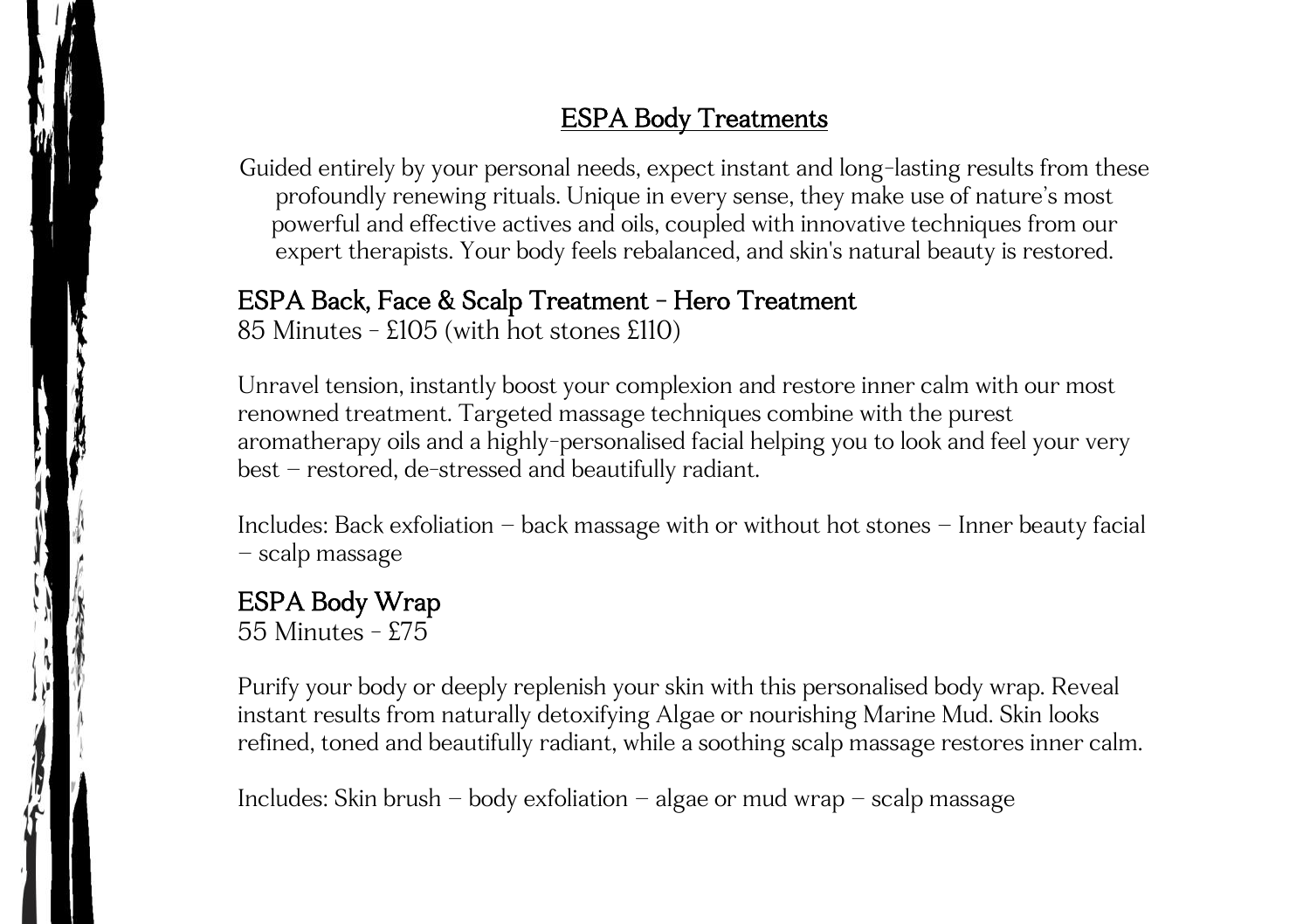# ESPA Pre-Natal Relax & Restore

 $55$  minutes -  $568$ 

Nurture your changing body and calm your mind with this beautifully comforting treatment. Personalised to your needs and stage of pregnancy, the purest, most gentle formulas smooth and nourish skin while expert massage soothes tight, tender muscles and invokes a state of blissful relaxation.

Includes: focussed body massage To upgrade to the Ultimate Pre-Natal to include back exfoliation and scalp massage – 85 minutes -£105

# ESPA Salt & Oil Scrub

25 Minutes - £45

Revive skin's natural softness and glow with this intensely exfoliating treatment. An ideal way to prepare skin for other treatments, a natural blend of sea salt and the purest oils polishes away dull, dry cells and infuses skin with rich nourishment. Skin feels smooth, supple and looks radiantly healthy.

Includes: Skin brush - salt & oil full body exfoliation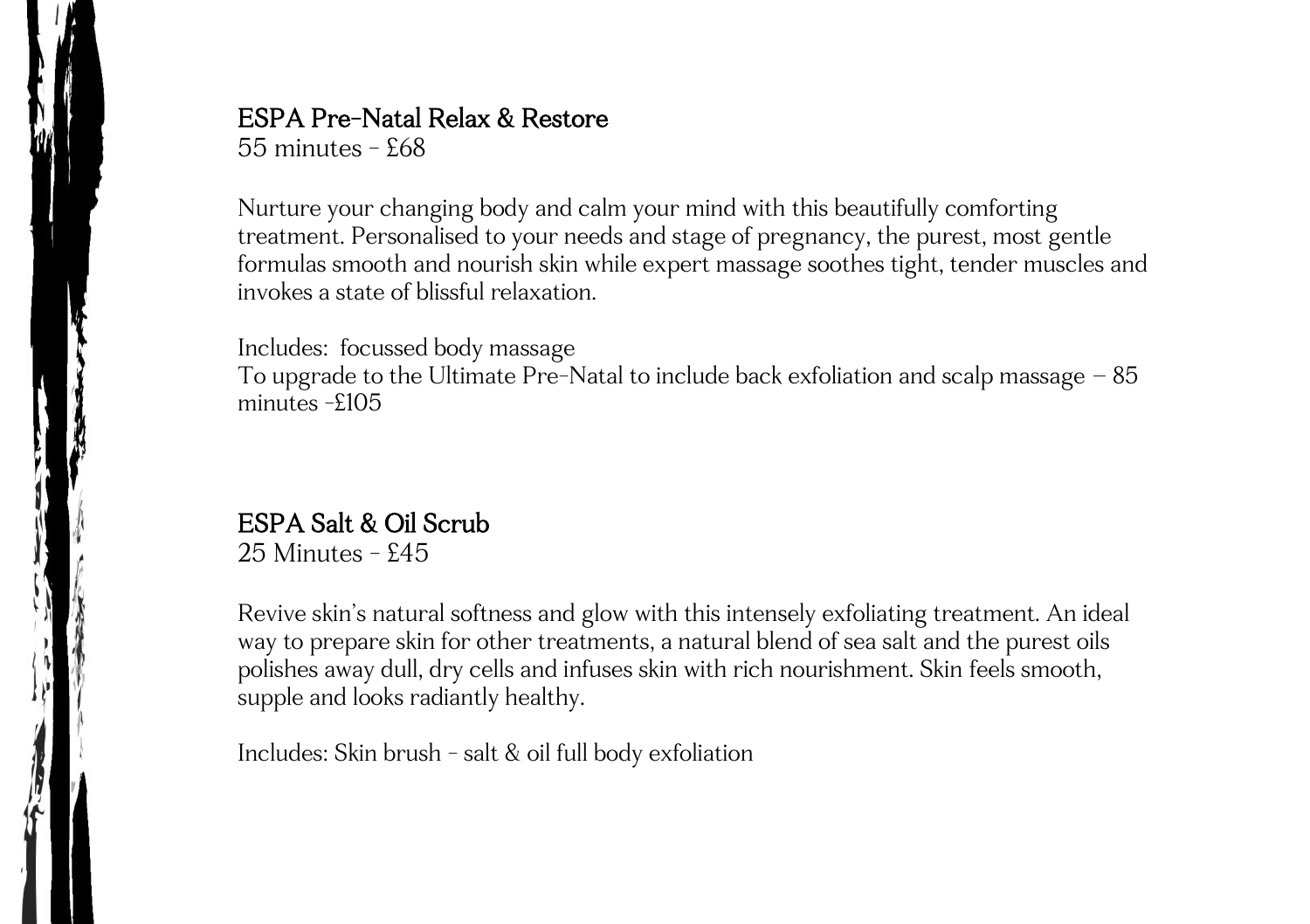#### ESPA Massage

Rediscover inner calm and physical wellbeing. Here, genuine care is taken to address your individual needs, with natural formulas and holistic techniques specially applied to provide a profoundly effective experience for both mind and body. Muscular tensions are released, your soul feels soothed, and you emerge energised with renewed focus and lasting positivity.

#### ESPA Inner Calm Massage

 $55$  minutes -  $568$ 85 Minutes -£105 (scalp massage with Rose Quartz Crystals)

Quieten your mind, release tension, and nourish your skin with this holistic, ultimately restorative experience. Personalised to your physical and emotional needs, carefully chosen aromatherapy blends relax, cleanse, or energise, while advanced massage alleviates muscular pressure, soothes anxiety, and invokes profound relaxation. Mind and body feel balanced, energy renewed and inner calm beautifully restored.

Includes: full body aromatherapy massage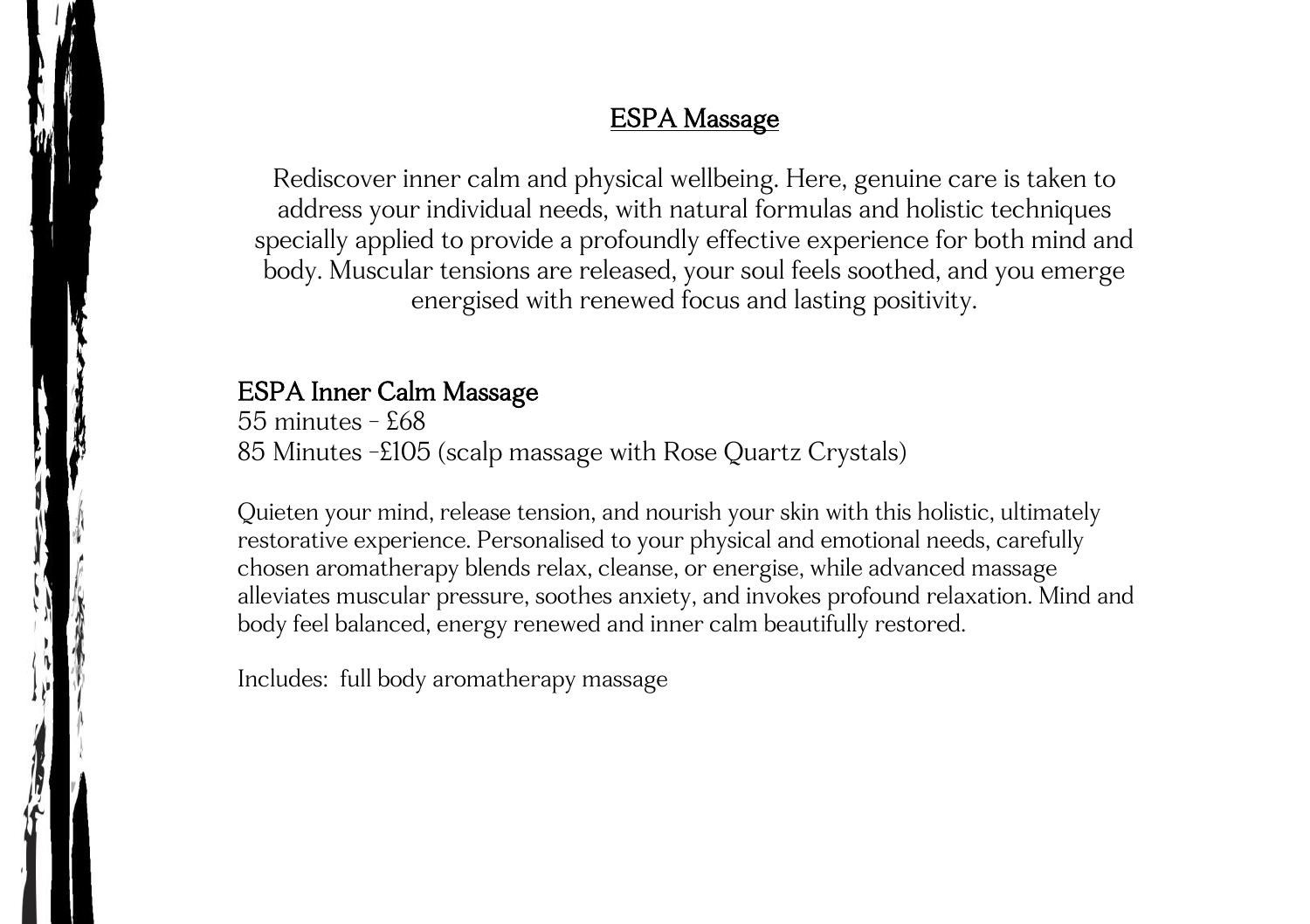ESPA Hot Stone Massage

55 minutes - £75

Discover lasting relaxation for mind and body with this aromatherapeutic treatment. Tailored massage with hot stones unravels persistent muscular tightness and discomfort while pure, aromatic essential oils encompass the mind to relieve stress, recharge spirits and leave you feeling rejuvenated.

Includes: Full body aromatherapy massage with hot stones

ESPA Deep Muscle Massage 55 minutes - £75

Restore comfort, suppleness, and movement with this intensely effective massage. Active stretching and specialised massage with expertly blended aromatherapy oils alleviate deep-seated tension in the neck, shoulders and back with instant and lasting effect. Muscular pain is diminished, leaving you feeling stronger and more energised.

Includes: Targeted massage, focussing on areas of concern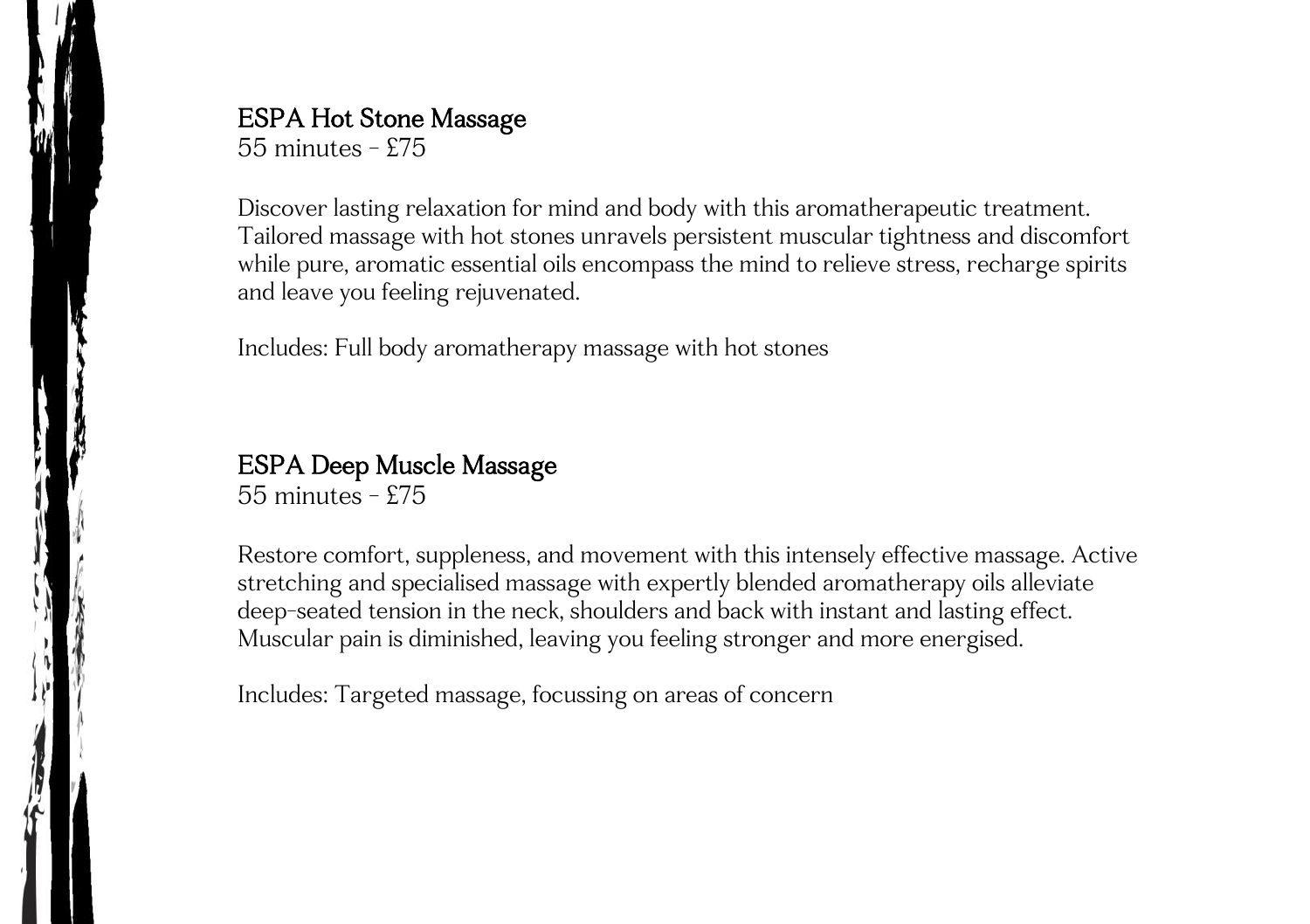# *CACI Ultimate Treatments – Coming Soon!!*

With over 20 years of medical researching CACI are internationally renowned for being the leader in non - surgical face lifting and the system allows our therapists to offer a variety of treatment options.

As the name suggests the CACI ULTIMATE really is the `ultimate` aesthetic treatment system. As the very first treatment system to combine Micro current Facial Toning, Crystal Free Orbital Microdermabrasion and LED Light Therapy Photo Stimulation this system is truly the most versatile treatment system available.

#### CACI Non-Surgical Face-lift

£68 (55 minutes) or a course of 10 treatments is £612

This treatment gently lifts, tightens, tones and re-educates the facial muscles whilst smoothing the appearance of fine Lines and wrinkles. Skin is beautifully rehydrated whilst tone and texture is improved, leaving the skin with a wonderful glow and a firmer more supple appearance.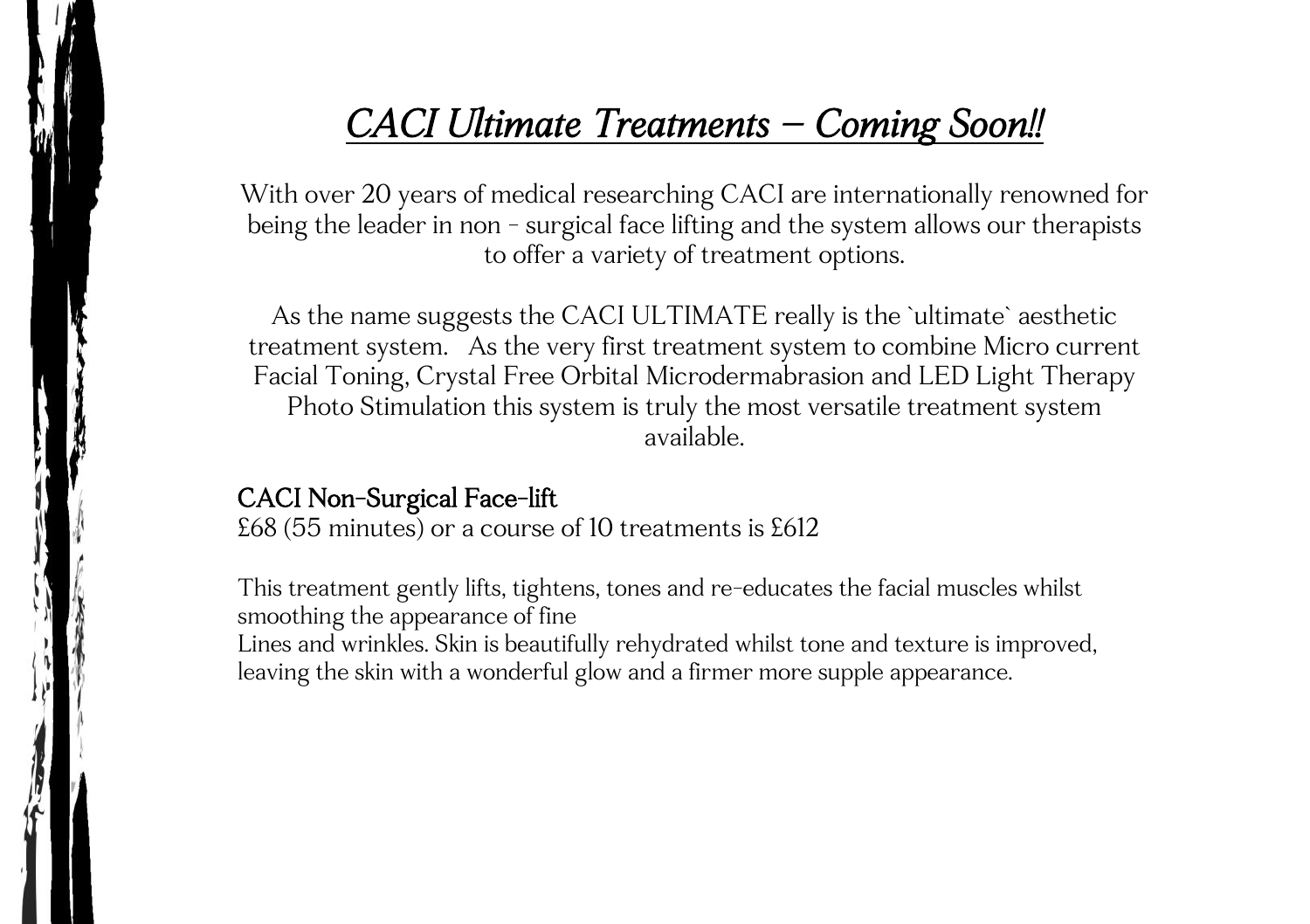## CACI Hydratone Enhanced Facial

£82 (75 minutes) or a course of 10 treatments is £738

This Hydratone treatment is a combination of our non-surgical face-lift with the added benefit of a super hydrating mask which is infused with collagen, hyaluronic acid and vitamin C and E. Dehydrated and environmentally damaged skin is quenched, whilst deep lines and wrinkles are plumped out, leaving the skin looking radiant, softer, and more youthful.

# CACI Ultimate Anti-Ageing Facial

£98 (85 minutes)

The ultimate CACI facial will leave your skin smoother, lifted, plumped and hydrated. Treatment includes Microdermabrasion, non-surgical face lift, use of the wrinkle comb with LED light Therapy and to conclude the hydratone mask.

# ESPA CACI

£110 (85minutes) or a course of 10 treatments £990

This treatment combines the benefits of Espa, leaving the skin lifted, rehydrated and with a firmer more supple appearance. Treating the mind, body and soul this is the ultimate in facial therapy.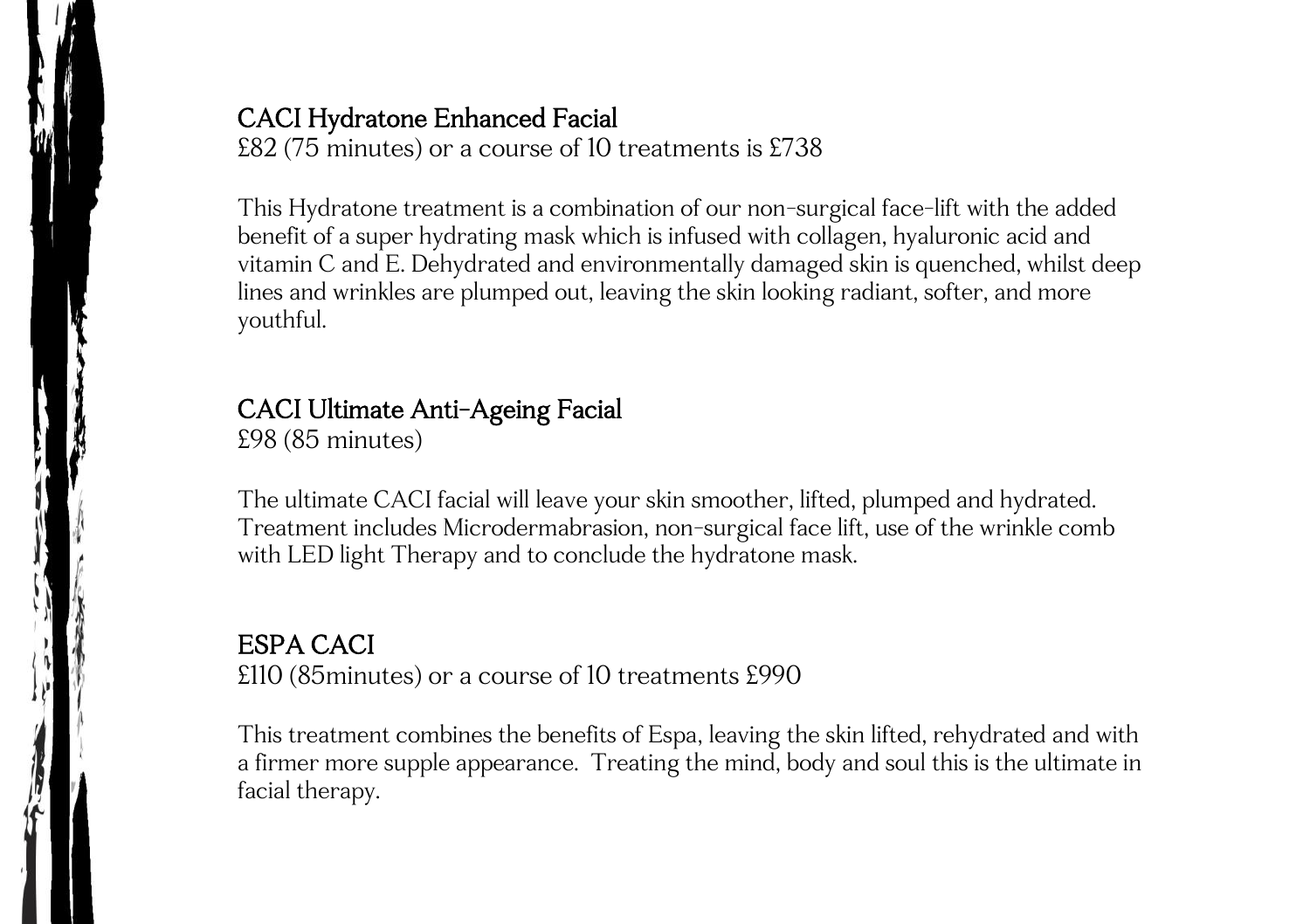## CACI Crystal Free Microdermabrasion

£55 (40 minutes) or a course of 10 treatments £495

This skin resurfacing treatment works by gently removing the superficial layer of skin to help skin blemishes, scaring, sun damage, fine lines, wrinkles and stretch marks. The hydro gel mask is applied to hydrate and calm, leaving your skin brighter, clearer, and more revitalised.

# CACI Jowl Lift

£40.00 (25 minutes) or a course of 10 treatments £360

This facial treatment helps to improve the appearance of sagging jowls by using the Quad Probes which have been specifically developed to target the muscles around the jawline. Treatment includes facial cleanse and finishing products. CAN ALSO BE ADDED TO ANY NON-SURGICAL TREATMENT EXTRA £20 A course of 10 treatments is always recommended. A full consultation is conducted prior to commencement of a treatment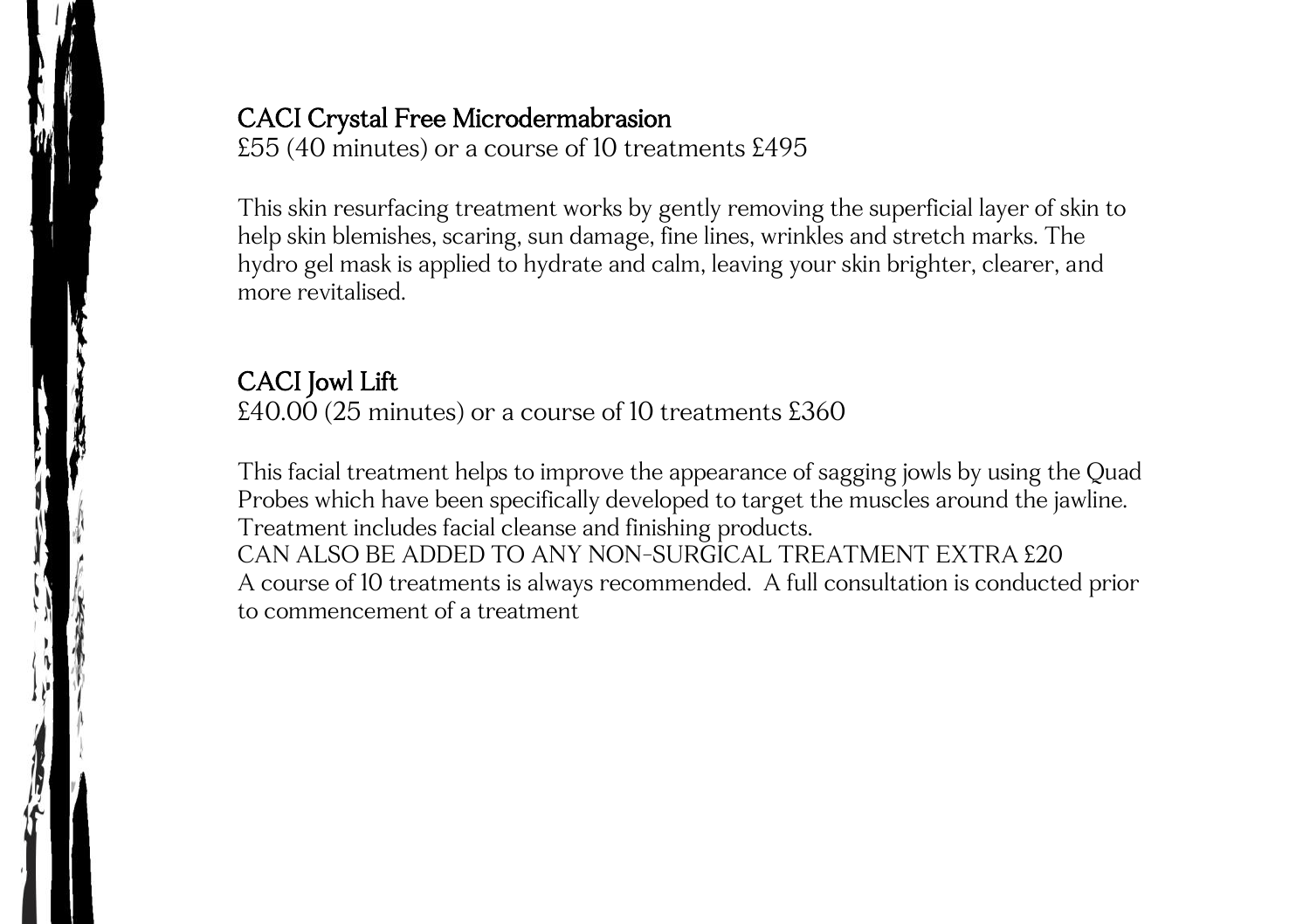# *Nails by Mii*

Following your Mii treatment, we recommend that your hands and feet stay out of the water and away from any heat source for at least  $2 - 3$  hours. Please wear open toe shoes for our Pedicure treatments.

# Fly-by Mii Manicure

£30 (25 minutes) with French polish £48 (40 minutes)

After analysing your nails, cuticles are conditioned and nails are treated, finishing with the perfect shape and polish.

# Treat Mii Manicure

£48 (40minutes) with French polish £66 (55 minutes)

A Treatment manicure which analyses and treats each nail for its specific nail type. Treatment includes exfoliation, nail shaping, massage and cuticle care finishing with the application of colour.

# Indulge Mii Manicure

£66 (55 minutes) with French polish £84 (70 minutes)

Treatment combines the Jessica Prescriptive manicure with the luxurious added benefits of thermal mittens to provide deeper penetration of all the oils and creams applied thus softening cuticles, improving circulation and soothing stiff joints.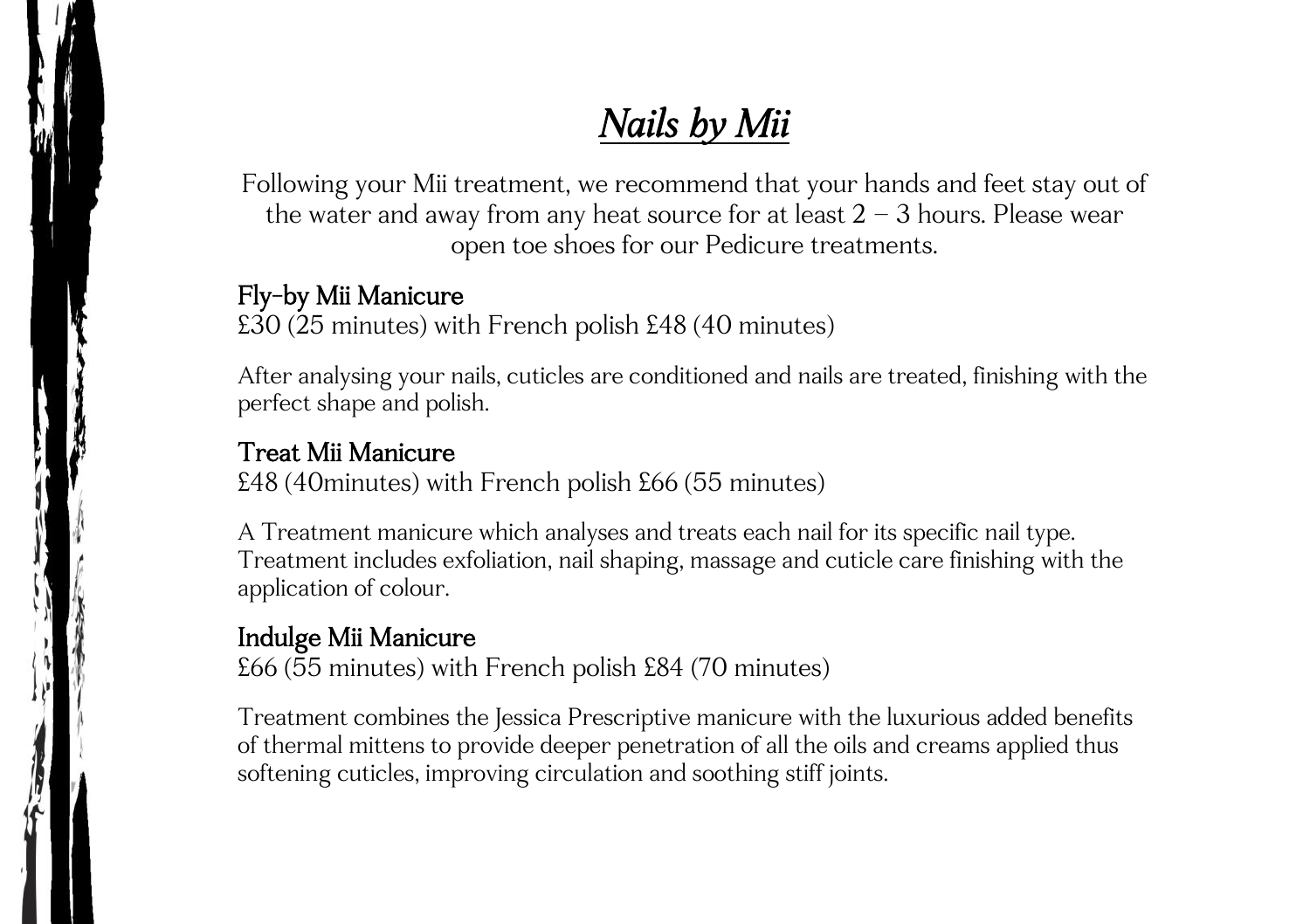# Nails by Mii - Foot and Nail Treatments

#### Fly-by Mii Pedicure

£30 (25 minutes) with French polish £48 (40 minutes)

After analysing your nails, cuticles are conditioned and nails are treated, finishing with the perfect shape and polish.

#### Treat Mii Pedicure

£48 (40 minutes) with French polish £66 (55 minutes)

A luxury foot and lower leg treatment using aromatherapy-based products for softer, smoother feet and legs, hard skin is removed, and lower leg and feet massaged with deep conditioning creams. Cuticles are groomed and nails shaped and polished.

#### Indulge Mii Pedicure

£66 (55 minutes) with French polish £84 (70 minutes)

A luxury foot and lower leg treatment using aromatherapy-based products for softer, smoother feet incorporating either thermal booties for deeper penetration of oils and creams, softening cuticles and improving circulation and soothing stiff joints or Foot Masque which hydrates, breaks down dead skin cells and boosts cellular repair, soothes while it softens, finishing with perfectly pedicure polished toenails.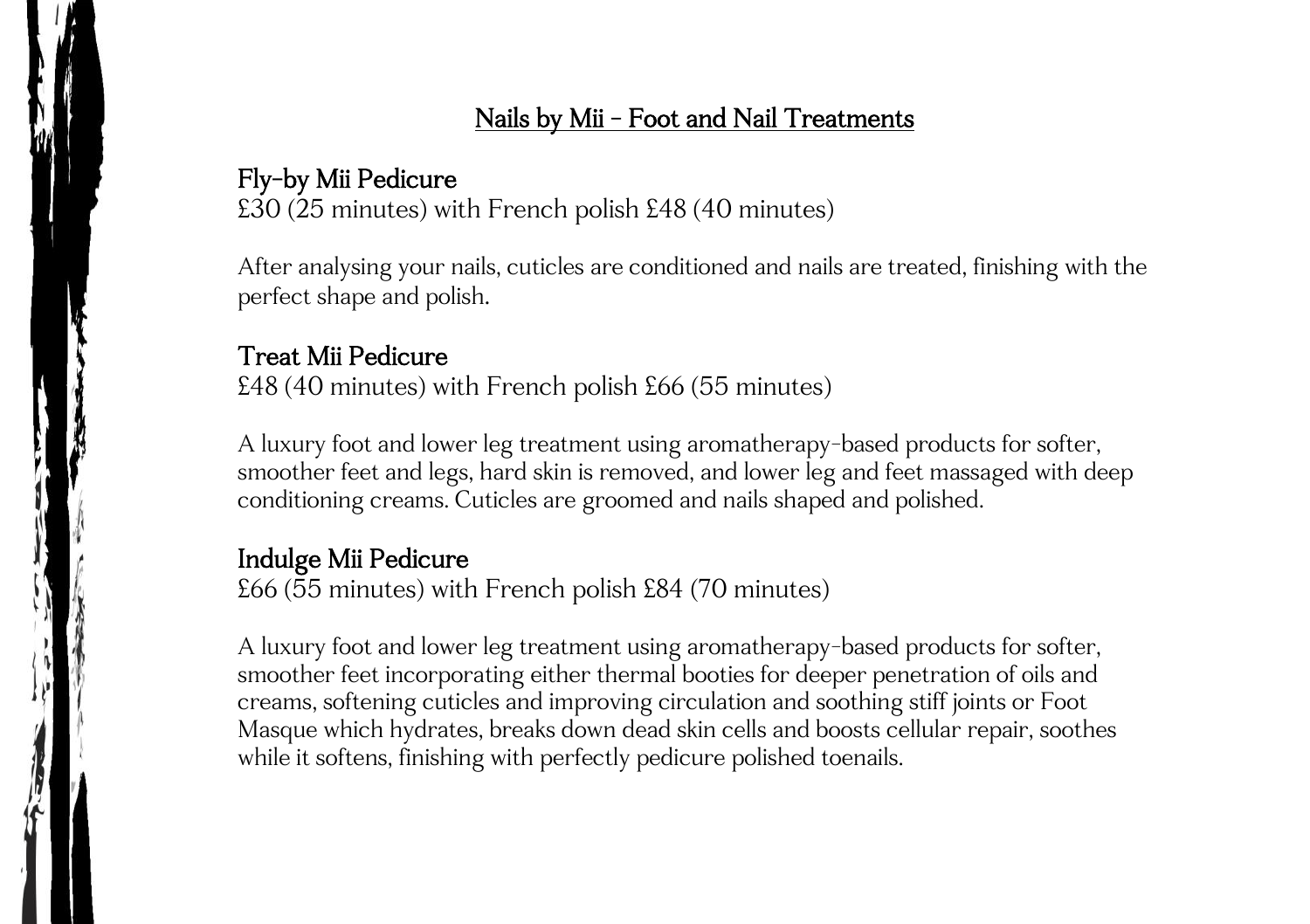# Gel Polish Nails by Mii

The beauty of Mii in a gel. With the health of the natural nail in mind, Nails by Mii gel formula delivers a long lasting, flawless finish that dries in seconds and protects the natural nail. This is available in Nails by Mii's most popular colours.

#### Fly-by Mii Gel manicure

£35 (25 minutes) with French polish £53 (40 minutes)

When you are stuck for time but wanting statement nails this is the treatment for you! This treatment includes a shape of the nails and application of Nails by Mii's statement gel polish.

#### Treat Mii Gel Manicure

£53 (45 minutes) with French polish £71 (55 minutes)

Wanting a bit more of a treat …. This treatment includes hand exfoliation, massage, cuticle care, nail shape and finished with Nails by Mii's Statement gel polish.

## Treat Mii Gel Pedicure

£71 (45 minutes) or with French £89 (60 minutes)

Wanting a bit more of a treat …. This treatment includes foot exfoliation, massage, cuticle care, nail shape and finished with Nails by Mii's Statement gel polish.